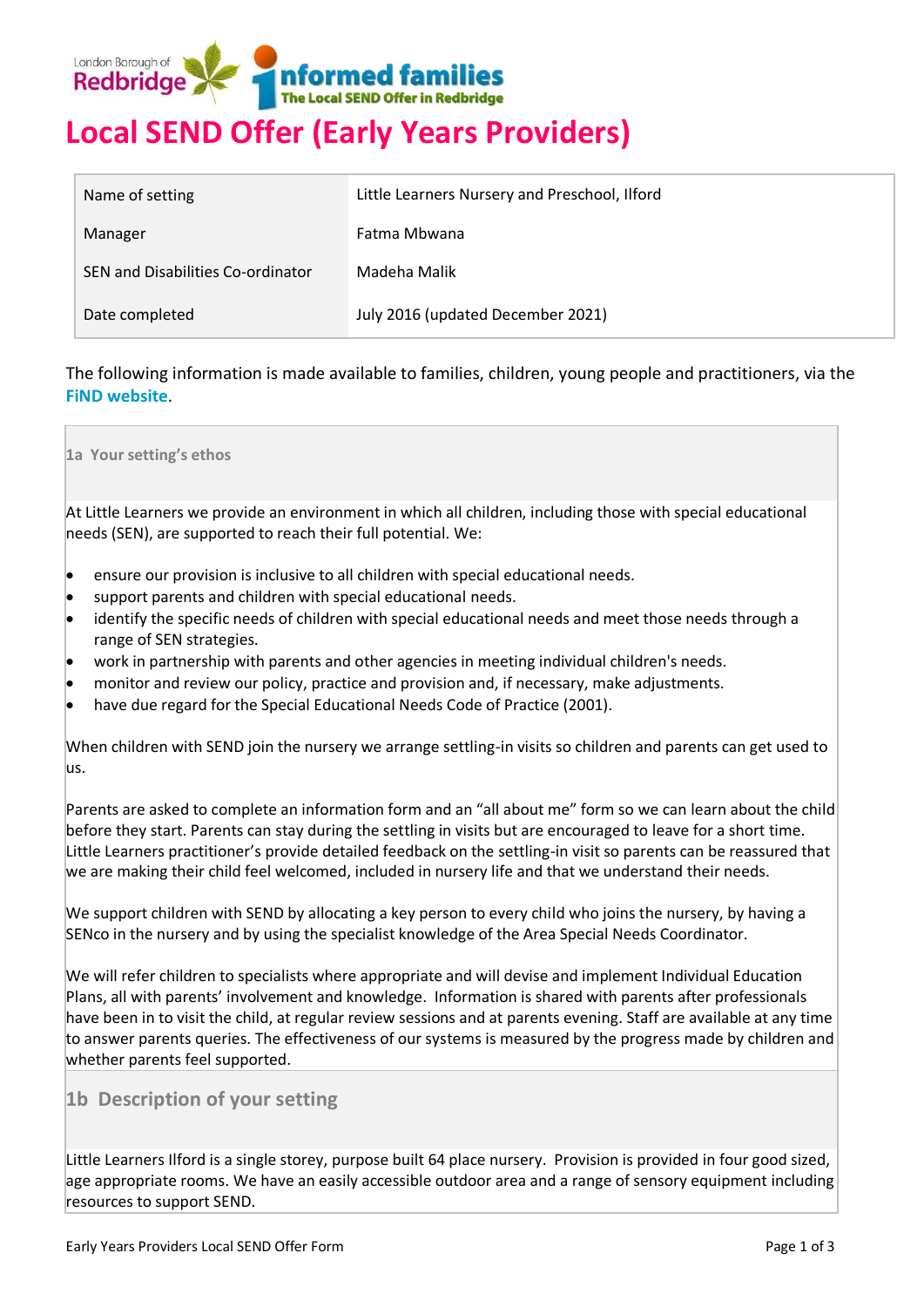

#### **2 Identifying a child's additional needs**

Our trained practitioners are experienced in the use of developmental milestones. They use Early Years Outcomes to assess whether children are working within accepted norms. They carry out observations to gather appropriate information and use this information to make an informed assessment of a child's needs.

Where practitioners identify a child needs extra support they will foremost discuss this with the parents and may suggest they visit their GP or Health Visitor. We will seek parental permission to talk to the Area SENco who can advise us of the next course of action. We will give the parents feedback on this outcome. If an Individual Education Plan is required then parents will be asked for input and we will write this together. Parents encouraged to contribute to plans by suggesting targets they wish their child to progress towards.

# **3 Dedicated contacts at the setting**

Little Learners has an open door policy and parents are invited to discuss any concerns they have about the progress and development of their child.

Parents who have questions or concerns about their child's development should contact their child's the keyworker, the SENco or the Manager.

# **4 Involving parents/carers in planning support**

| X | Planning and review meeting |  |  |  |
|---|-----------------------------|--|--|--|
|---|-----------------------------|--|--|--|

 $x \neq x$  Parenting Advice Regular contact between

Advice on how to support learning at home  $\overline{\mathbf{x}}$ 

parents/carers and the setting

Other, please specify

Additional notes

## **5 Range of support available to children with SEND**

| x                | <b>EYFS Curriculum planning differentiation</b> |  | Partnership working with other<br>professionals                             |  |  |
|------------------|-------------------------------------------------|--|-----------------------------------------------------------------------------|--|--|
|                  | Specific teaching interventions                 |  | Additional support strategies                                               |  |  |
| x                | Support for behaviour                           |  | Support for communication needs                                             |  |  |
| x                | Support for health needs                        |  | Other, please specify                                                       |  |  |
| Additional notes |                                                 |  | Our staffs attend training to support behaviour and<br>communication needs. |  |  |

**6 Measuring a child's progress**

The progress of children with SEN is assessed against the Early Years Outcomes, if appropriate, and observations are made against their individual targets. Little Learners encourages parents to share information from other professionals and we will implement their suggestions wherever possible.

All parents are given access to Tapestry, an on-line learning journal, that practitioners use on a daily basis to record progress and development progress against Early Years Outcomes. Key workers provide daily verbal

Early Years Providers Local SEND Offer Form **Page 2 of 3** and 2 of 3